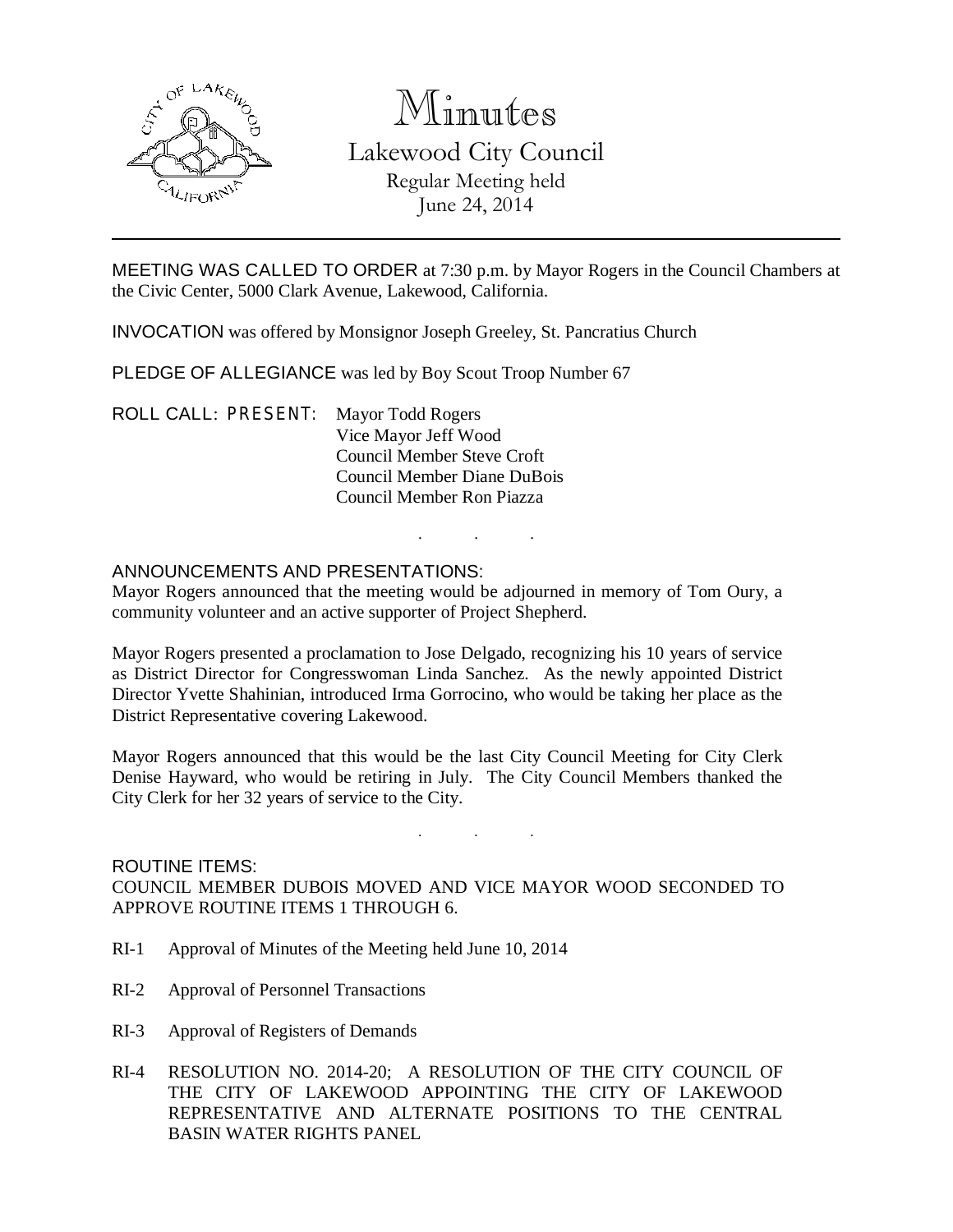#### ROUTINE ITEMS: Continued

- RI-5 Approval of Report of Monthly Investment Transactions
- RI-6 RESOLUTION NO. 2014-21; A RESOLUTION OF THE CITY COUNCIL OF THE CITY OF LAKEWOOD RESCINDING RESOLUTIONS ESTABLISHING DISABLED PERSON DESIGNATED PARKING WITHIN THE CITY OF LAKEWOOD

. . .

UPON ROLL CALL VOTE, THE MOTION WAS APPROVED:

AYES: COUNCIL MEMBERS: Croft, DuBois, Wood, Piazza and Rogers NAYS: COUNCIL MEMBERS: None

#### 1.1 • THE BUDGET FOR FISCAL YEARS 2014-15 AND 2015-16

City Manager Howard Chambers displayed slides and reported that the preparation of the City's budget was a 6-month process that began in January and culminated with this meeting. He reviewed the current Economic Climate, including the rise in residential property values and lower unemployment numbers. He noted the impacts of legislative actions in Sacramento, including the dissolution of redevelopment costing Lakewood \$5.4 million, and the redevelopment "claw back" which could cost the City an additional \$9.3 million and was currently in litigation. He reviewed revenues and appropriations, noting that the second year of the proposed 2-year budget was lower due to fewer proposed capital improvement projects. He also reviewed the 10 Budget Focus Areas: Budget for sustainability; Keep Lakewood safe; Preserve neighborhood quality of life; Foster a sense of community; Promote economic vitality; Support a caring community; Enhance parks and open space; Highlight governmental transparency; Defend traditional right to contract; and Protect the environment. He also discussed the \$12.6 million budgeted for projects under Capital Improvements.

Captain Keith Swensson, the new Commander of the Lakewood Sheriff's Station, introduced himself as a second generation law enforcement officer at the Lakewood Station. He noted that his father had been a deputy assigned to the station when it first opened. He stated that while he considered Lakewood to be the premiere station in the Department, with very low crime statistics, he believed that there was no such thing as good enough and he was committed to improving services and making the station even better.

Steve Skolnik, City Attorney, stated that 1.1.b was his annual memo to the City Council which explained the actions necessary to implement the budget. He advised that all of the budget documents could be considered at the same public hearing and adopted by a single roll call vote, however, items 1.1.e.46  $\&$  47 required a separate public hearing, and item 1.1.e.49 would be voted upon following the closed session at the end of the meeting.

Mayor Rogers explained the process for anyone in the audience wishing to submit a written protest to either the refuse or water rate proposed increases.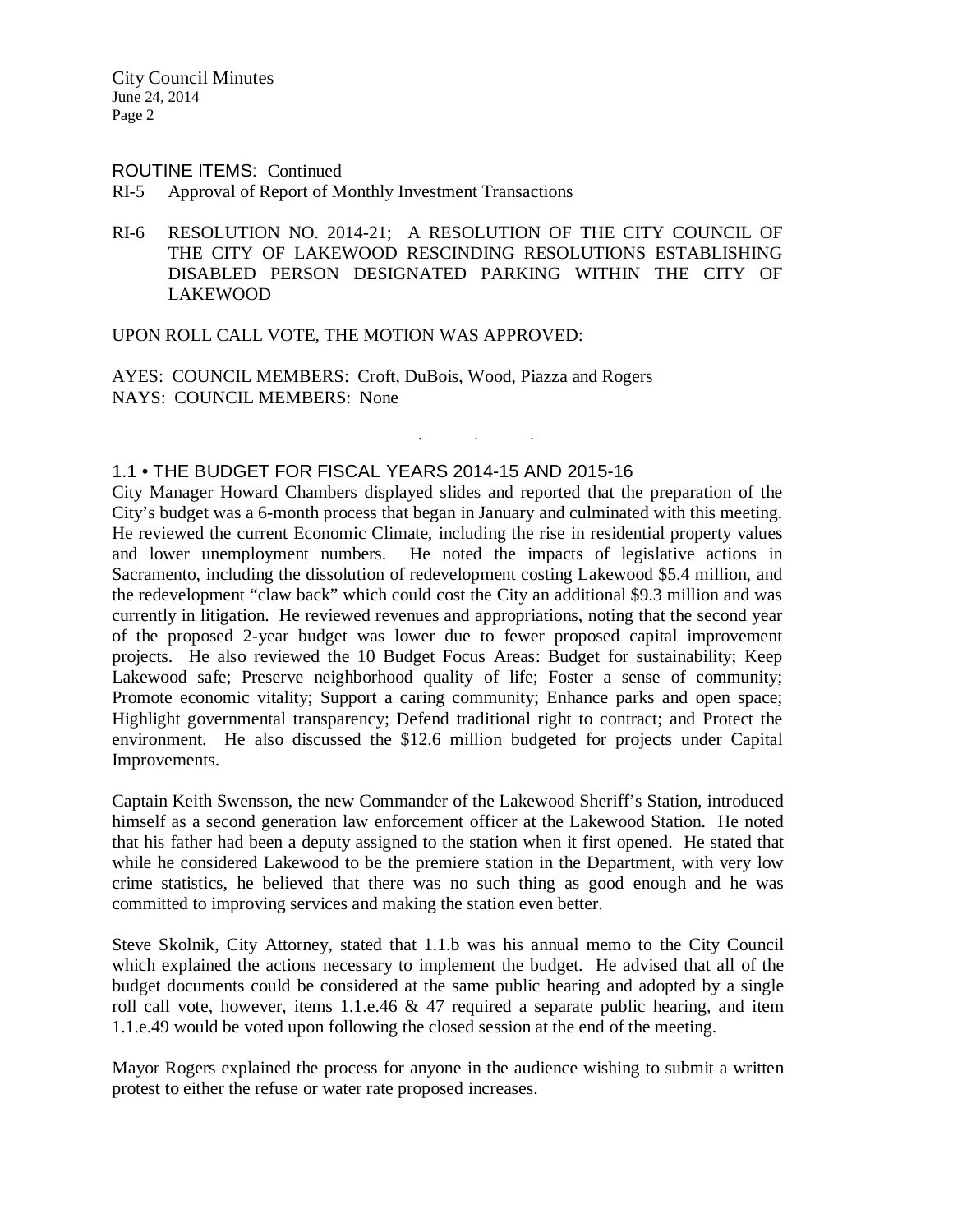# 1.1 • THE BUDGET FOR FISCAL YEARS 2014-15 AND 2015-16 - Continued 1.1.e.46 – Adjusting Residential Refuse Rates

Administrative Services Director Diane Perkin gave a brief presentation based on the memo in the agenda and stated that the proposed increase to residential refuse rates was due to a contractual obligation with the City's refuse hauler, EDCO Waste Services, and directly related to increases in tipping fees and fuel costs. She noted that due to the time required for noticing the increase, the initial fee increase of 4.15 percent had been an estimate, and the actual would be less, at 3 percent.

Mayor Rogers opened the public hearing at 8:25 p.m. and called for anyone in the audience wishing to address the City Council on this matter. There was no response.

VICE MAYOR WOOD MOVED AND COUNCIL MEMBER PIAZZA SECONDED TO CLOSE THE PUBLIC HEARING. UPON ROLL CALL VOTE, THE MOTION WAS APPROVED:

AYES: COUNCIL MEMBERS: Croft, DuBois, Wood, Piazza and Rogers NAYS: COUNCIL MEMBERS: None

The City Attorney determined from the City Clerk that there had been a total of nine written protests received regarding the rate increase for refuse collection. Mr. Skolnik reported that with over 22,000 residential refuse accounts, the protests did not meet the threshold and the proposed rate adjustment could go forward.

COUNCIL MEMBER CROFT MOVED AND COUNCIL MEMBER PIAZZA SECONDED TO ADOPT RESOLUTION NO. 2014-35.

RESOLUTION NO. 2014-35; A RESOLUTION OF THE CITY COUNCIL OF THE CITY OF LAKEWOOD TO ESTABLISH RESIDENTIAL REFUSE RATES FOR FISCAL YEAR 2014-2015

Council Member Piazza stated that understanding that many people were concerned about rates, this action was not taken without a great deal of study and thought. He noted that when asked about the quality of the service received from EDCO, most residents were pleased with the service they received.

Mayor Rogers pointed out that raising rates was not something anyone wanted to do, but could not always be avoided, since there were increases in the contractor's cost of doing business. He stated that this was not a decision that was made lightly, and was necessary to keep the City fiscally sound.

UPON ROLL CALL VOTE, THE MOTION WAS APPROVED:

AYES: COUNCIL MEMBERS: Croft, DuBois, Wood, Piazza and Rogers NAYS: COUNCIL MEMBERS: None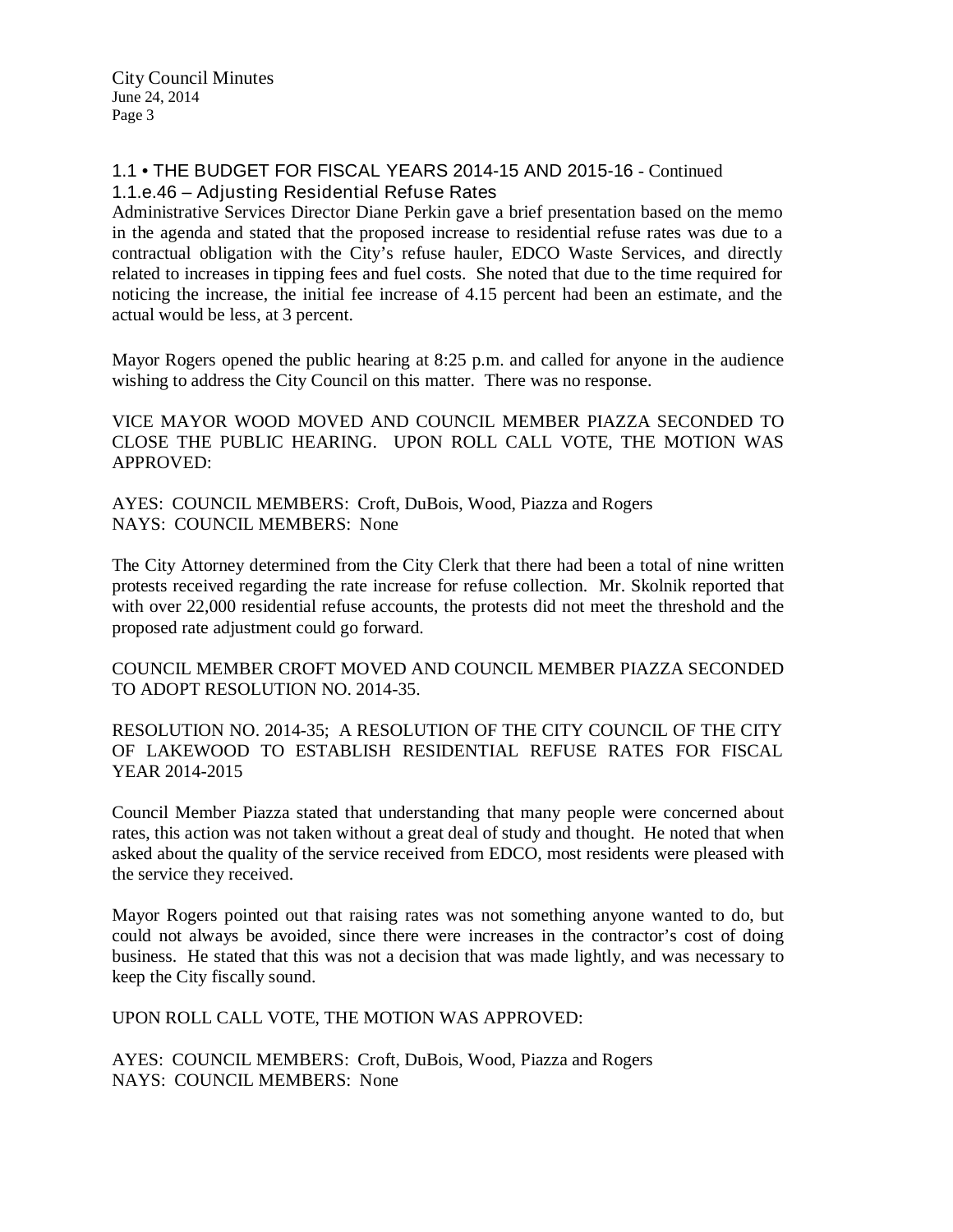# 1.1 • THE BUDGET FOR FISCAL YEARS 2014-15 AND 2015-16 - Continued 1.1.3.47 – Pertaining to Water Rates and Charges

The Director of Administrative Services gave a presentation based on the memo in the agenda and stated that in looking at rates for water service, the Water Resources Committee had reviewed increases in operating costs, such as the cost of electrical energy and water replenishment costs; as well as the need for \$23 million in capital improvements to the water system infrastructure over the next six years, including the reconstruction of a reservoir and drilling of two new water wells. She stated that although the option of issuing bonds to fund these projects had been explored, it had been the recommendation of the Committee that the City not go into debt, but rather to stagger the projects and save money to pay-as-you-go. She concluded by stating that the base rate for water service would not be changing, meaning that those using the least amount of water would be less affected by the proposed increase.

Water Resources Director Jim Glancy stated that the residents of Lakewood had voted in 1957 to buy the water system from the private company that was operating it at that time. He reported that many capital improvements had already been accomplished, such as the replacement of the original 1930's era water storage tanks; the replacement of eight end-oflife water wells with three new, larger capacity wells; and a water main replacement program that was 50 percent complete. He noted, however, that there was still much to be done.

Council Member Croft noted that while improvements that were made at City parks were visible to everyone, most improvements to the water system were unseen. He stated that the City staff had done an excellent job of getting the longest useful life out of the system components, many of which were 50 years old or older. However, he pointed out that a good water supply was vital and that waiting until system components failed was not an option. He stated that part of the logic for a pay-as-you-go program of improvements was not only to avoid debt and interest costs, but to reserve the options of bonds to be used in the event of a major disaster.

Council Member DuBois pointed out that one of the major reasons that the City had been able to maintain its good financial position, even in difficult times, was that we didn't buy things if we didn't have the money to pay for them.

Council Member Piazza stated he was proud to be part of the Water Resources Committee and proud of the Water Resources Department as well, for accepting the challenge to make decisions for both the short and long term needs for the Lakewood water system. He noted that the Water Resources Department staff would be happy to show any interested residents some ways to conserve water and lower their bills.

Mayor Rogers opened the public hearing at 8:40 p.m. and called for anyone in the audience wishing to address the City Council on this matter. There was no response.

COUNCIL MEMBER CROFT MOVED AND COUNCIL MEMBER PIAZZA SECONDED TO CLOSE THE PUBLIC HEARING. UPON ROLL CALL VOTE, THE MOTION WAS APPROVED:

AYES: COUNCIL MEMBERS: Croft, DuBois, Wood, Piazza and Rogers NAYS: COUNCIL MEMBERS: None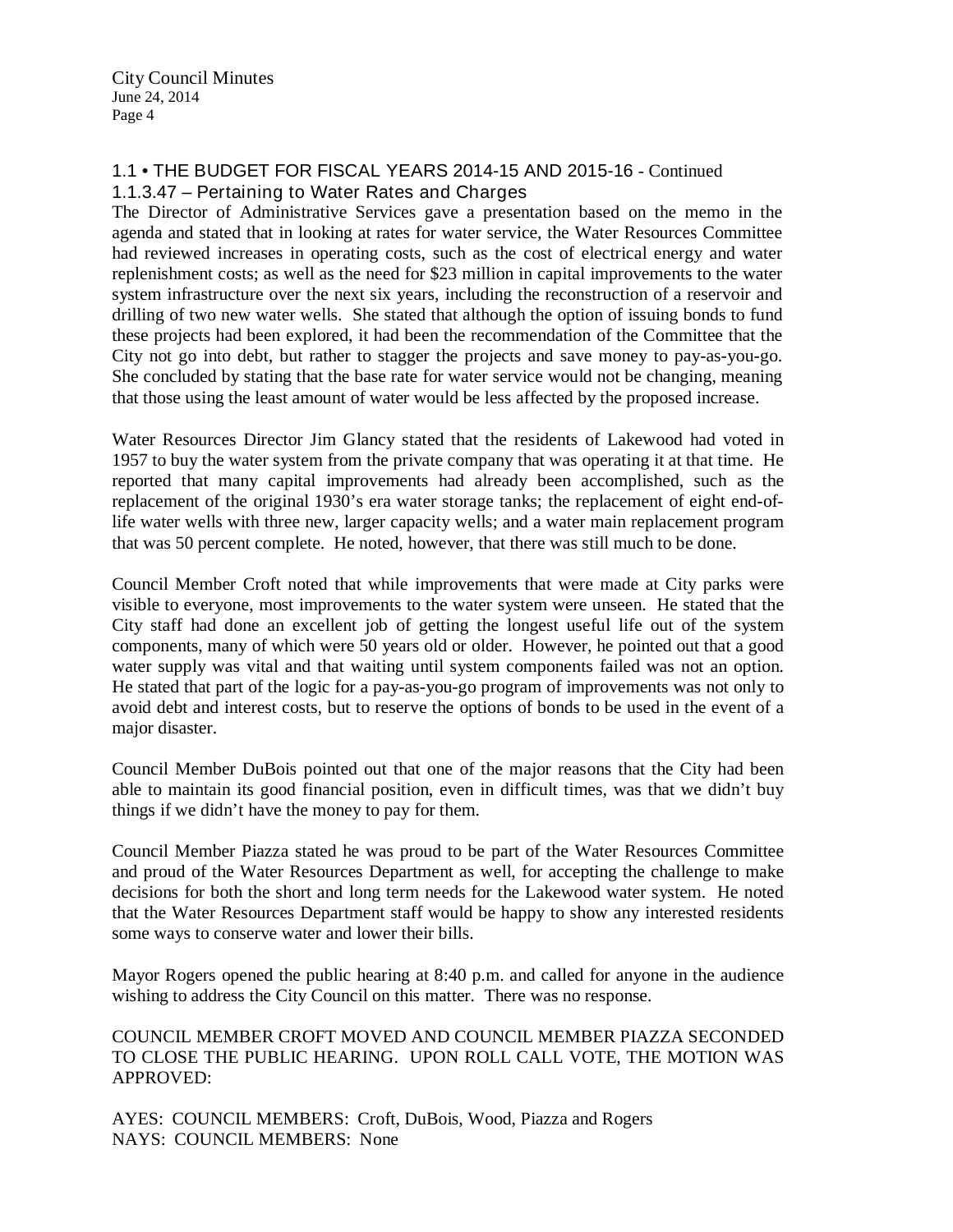1.1 • THE BUDGET FOR FISCAL YEARS 2014-15 AND 2015-16 - Continued The City Attorney determined from the City Clerk that there had been a total of seven written protests received regarding the rate increase for water. Mr. Skolnik reported that with over 19,000 water service accounts, the protests were well below the threshold and the proposed rate adjustment could go forward.

COUNCIL MEMBER DUBOIS MOVED AND COUNCIL MEMBER CROFT SECONDED TO ADOPT RESOLUTION NO. 2014-36.

RESOLUTION NO. 2014-36; A RESOLUTION OF THE CITY COUNCIL OF THE CITY OF LAKEWOOD AMENDING THE "NORMAL QUANTITATIVE RATE" CONTAINED IN SECTION 10 OF THE CITY'S "WATER SERVICE PROCEDURE MANUAL," FIRE SERVICE CHARGES AS PROVIDED IN SECTION 12 OF THE CITY'S "WATER SERVICE PROCEDURE MANUAL," AND AMENDING THE RECLAIMED WATER RATE

Vice Mayor Wood stated that although he did not want to raise fees, it was important to replace aging infrastructure to ensure the system reliability.

Mayor Rogers stated that the first time he heard that it could cost \$1 million to replace a mile of water main, he wondered how it could be accomplished, but has seen much work get done a little at a time, as funds were available. He acknowledged that it was expensive to maintain the system, but necessary to be able to supply quality water to residents.

UPON ROLL CALL VOTE, THE MOTION WAS APPROVED:

AYES: COUNCIL MEMBERS: Croft, DuBois, Wood, Piazza and Rogers NAYS: COUNCIL MEMBERS: None

The City Attorney stated an additional public hearing needed to be held on the remainder of the budget items: 1.1.c, 1.1.d, 1.1.e.1 through 45 and 1.1.3.48.

Mayor Rogers opened the public hearing at 8:45 p.m. and called for anyone in the audience wishing to address the City Council on this matter.

Linda Navakowski, Lakewood, addressed the City Council expressing her support for a Lakewood dog park.

COUNCIL MEMBER CROFT MOVED AND COUNCIL MEMBER PIAZZA SECONDED TO CLOSE THE PUBLIC HEARING. UPON ROLL CALL VOTE, THE MOTION WAS APPROVED:

AYES: COUNCIL MEMBERS: Croft, DuBois, Wood, Piazza and Rogers NAYS: COUNCIL MEMBERS: None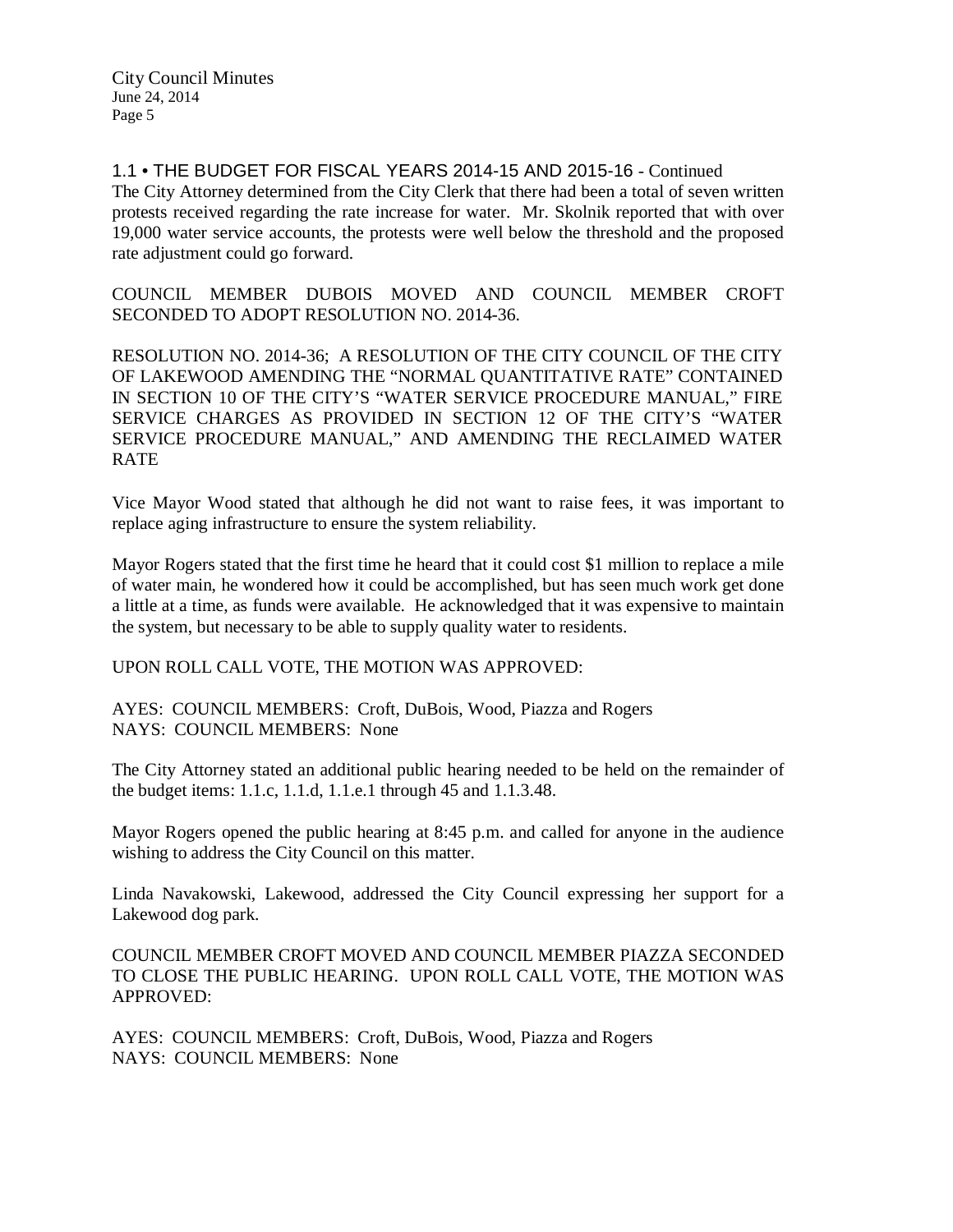1.1 • THE BUDGET FOR FISCAL YEARS 2014-15 AND 2015-16 - Continued c. RESOLUTION NO. 2014-22; A RESOLUTION OF THE CITY COUNCIL OF THE CITY OF LAKEWOOD AMENDING THE BUDGET FOR FISCAL YEAR 2013-2014, AND AUTHORIZING THE APPROPRIATION OF RESERVE FUNDS INTO APPROPRIATE FUNDS AS OF JUNE 30, 2014

d. RESOLUTION NO. 2014-23; A RESOLUTION OF THE CITY COUNCIL OF THE CITY OF LAKEWOOD DETERMINING THE TOTAL ANNUAL APPROPRIATION SUBJECT TO LIMITATION OF THE CITY OF LAKEWOOD FOR THE FISCAL YEAR 2014-2015

e. RESOLUTION NO. 2014-24; A RESOLUTION OF THE CITY COUNCIL OF THE CITY OF LAKEWOOD ADOPTING THE BUDGET AND APPROPRIATING REVENUE FOR THE FISCAL YEARS 2014-15 AND 2015-16

1) RESOLUTION NO. 2014-25; A RESOLUTION OF THE CITY COUNCIL OF THE CITY OF LAKEWOOD AUTHORIZING THE DIRECTOR OF ADMINISTRATIVE SERVICES TO CERTIFY TO CITY LIGHT AND POWER LAKEWOOD, INC., THAT BASIC FEE PAYMENTS HAVE BEEN INCLUDED IN THE BUDGET

RESOLUTION NO. 2014-26; A RESOLUTION OF THE CITY COUNCIL OF THE CITY OF LAKEWOOD AUTHORIZING THE DIRECTOR OF ADMINISTRATIVE SERVICES TO CERTIFY TO CITY LIGHT AND POWER LAKEWOOD, INC., THAT BASIC FEE PAYMENTS HAVE BEEN INCLUDED IN THE BUDGET

2) Adoption of Financial, Operating Budget, and Capital Improvement and Replacement of Assets Policies

3) Adoption of Amendment to Purchasing Policy

4) RESOLUTION NO. 2014-27; A RESOLUTION OF THE CITY COUNCIL OF THE CITY OF LAKEWOOD AMENDING RESOLUTION NO. 2002-38 PERTAINING TO EMPLOYEE BENEFITS AND THE CLASSIFICATION AND COMPENSATION OF CITY OFFICERS AND EMPLOYEES, AND ESTABLISHING EMPLOYEE BENEFITS, DEFINING THE CONDITIONS AND HOURS OF EMPLOYMENT, AND ADOPTING A CLASSIFICATION AND COMPENSATION PLAN FOR CITY OFFICERS AND EMPLOYEES

5) RESOLUTION NO. 2014-28; A RESOLUTION OF THE CITY COUNCIL OF THE CITY OF LAKEWOOD REPEALING RESOLUTION NO. 2013-30 PERTAINING TO HOURLY-RATED PART-TIME EMPLOYEES AND ENACTING A PERSONNEL RESOLUTION ESTABLISHING THE COMPENSATION, RULES AND REGULATIONS PERTAINING TO HOURLY-RATED PART-TIME EMPLOYEES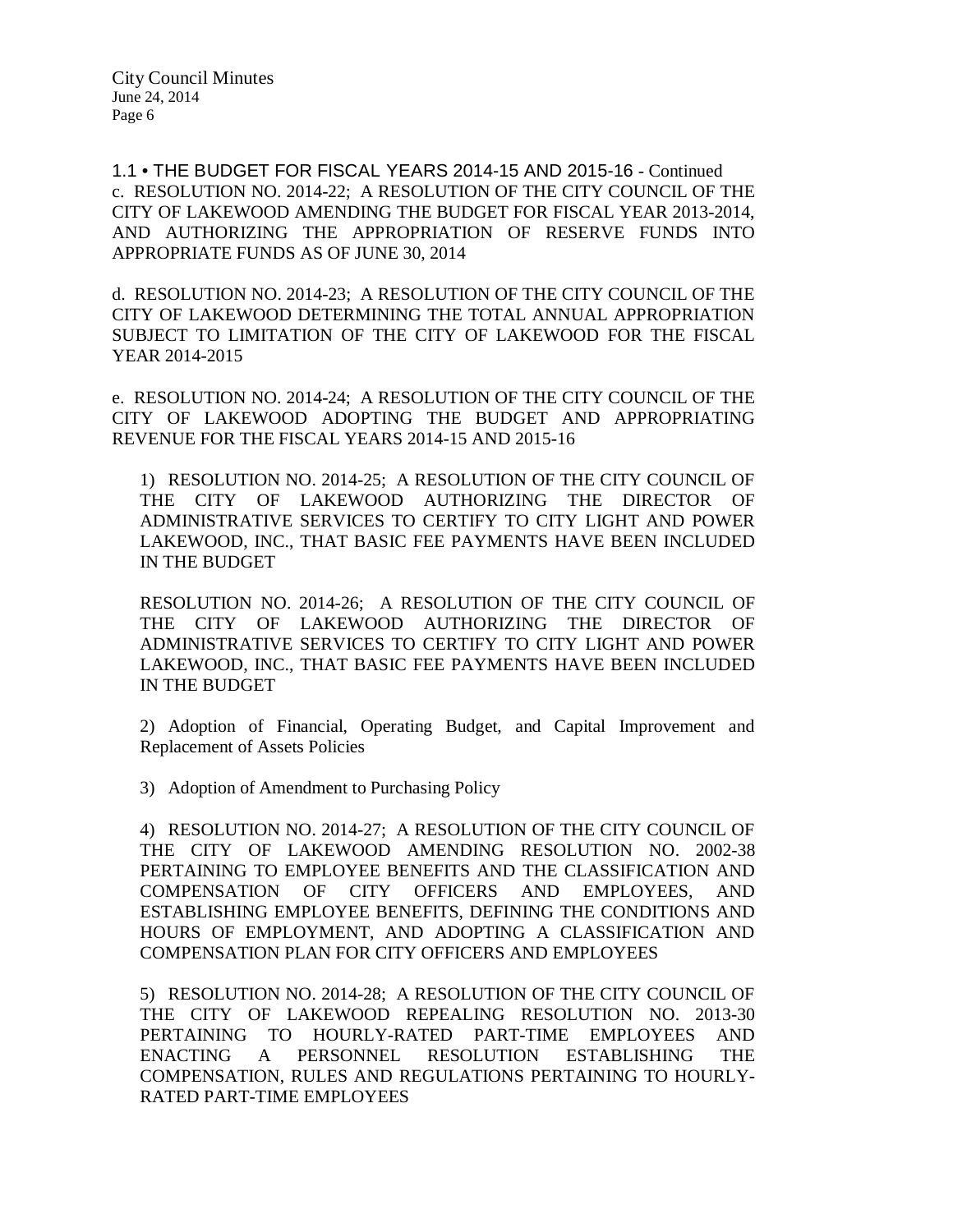1.1 • THE BUDGET FOR FISCAL YEARS 2014-15 AND 2015-16 - Continued 6) RESOLUTION NO. 2014-29; A RESOLUTION OF THE CITY COUNCIL OF THE CITY OF LAKEWOOD AMENDING THE PERSONNEL RULES, REGULATIONS AND PROCEDURES PERTAINING TO RESTRICTIONS ON NEPOTISM

7) RESOLUTION NO. 2014-30; A RESOLUTION OF THE CITY COUNCIL OF THE CITY OF LAKEWOOD AMENDING AND RENEWING A COMMUNITY RECREATION PROGRAM AGREEMENT WITH THE ABC UNIFIED SCHOOL DISTRICT

8) RESOLUTION NO. 2014-31; A RESOLUTION OF THE CITY COUNCIL OF THE CITY OF LAKEWOOD RENEWING AN AGREEMENT BETWEEN THE CITY OF LAKEWOOD AND COMMUNITY FAMILY GUIDANCE CENTER PROVIDING COUNSELING SERVICES FOR FAMILIES AND JUVENILE RESIDENTS OF THE CITY OF LAKEWOOD FOR THE FISCAL YEAR 2014-2015

9) RESOLUTION NO. 2014-32; A RESOLUTION OF THE CITY COUNCIL OF THE CITY OF LAKEWOOD RENEWING THE AGREEMENT BETWEEN THE CITY OF LAKEWOOD AND THE HUMAN SERVICES ASSOCIATION (HSA) TO PROVIDE SERVICES FOR SENIOR ADULT RESIDENTS OF THE CITY OF LAKEWOOD FOR THE FISCAL YEAR 2014-2015

10) RESOLUTION NO. 2014-33; A RESOLUTION OF THE CITY COUNCIL OF THE CITY OF LAKEWOOD RENEWING AN AGREEMENT BETWEEN THE CITY OF LAKEWOOD AND LAKEWOOD MEALS ON WHEELS FOR THE FISCAL YEAR 2014-2015

11) RESOLUTION NO. 2014-34; A RESOLUTION OF THE CITY COUNCIL OF THE CITY OF LAKEWOOD RENEWING AN AGREEMENT BETWEEN THE CITY OF LAKEWOOD AND THE PATHWAYS VOLUNTEER HOSPICE, INC. PROVIDING SERVICES FOR TERMINALLY ILL RESIDENTS OF THE CITY OF LAKEWOOD FOR THE FISCAL YEAR 2014-2015

12) Renewal of Agreement with the County of Los Angeles for Grounds Maintenance Services

13) Agreement with Lakewood Meals On Wheels for Use of Burns Community Center

14) Renewal of Rental Agreement with Mothers At Work (M.A.W.) for Child Care Facility at Burns Community Center

15) Amendment to the Agreement with Sandie Mercer Ranch for the Lakewood Equestrian Center

16) Agreement with Trend Offset Printing for Catalog Publications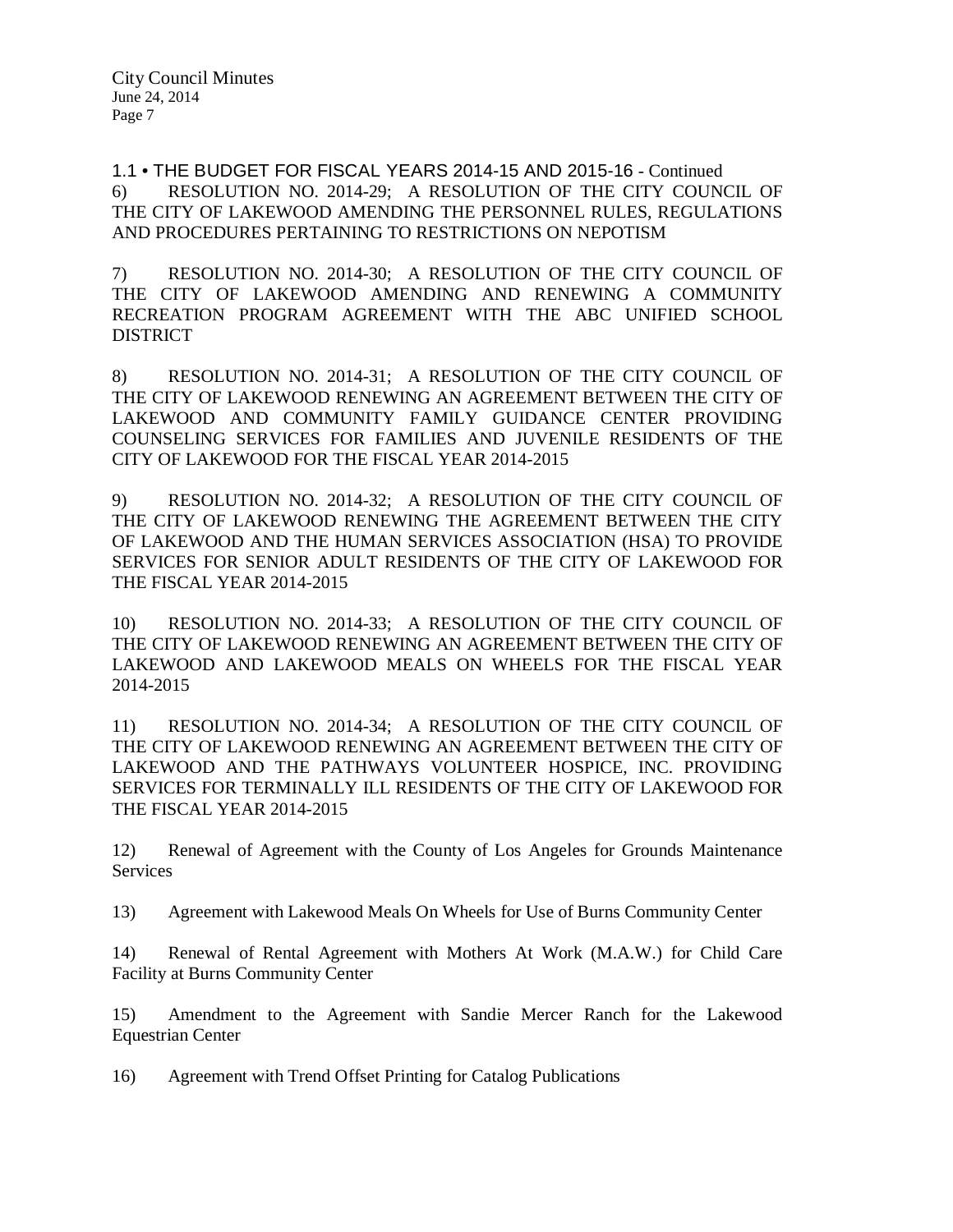1.1 • THE BUDGET FOR FISCAL YEARS 2014-15 AND 2015-16 - Continued 17) Agreements with TruGreen LandCare for Median Landscape Maintenance and Mowing Services

18) Professional Services Agreement with Dive/Corr, Inc. for Water Storage Facility Inspection

19) Agreement with HTS Environmental Services for Hazardous Material Disposal

20) Agreement with Macro Automatics for SCADA Telemetry System Maintenance

21) Agreement with Water Well Supply for Maintenance of Water Production Facilities

22) Agreement with Abilita LA for Telecommunications Services

23) Extension of Agreement for Engineering Services with Associated Soils Engineering

24) Extension of Agreement for Hardscape Maintenance with CJ Construction

25) Extension of Agreement for Electrical Contracting Services with Fineline Electric

26) Extension of Agreement for Elevator Maintenance and Repair Services with Liftech Elevator Services

27) Extension of Agreement for Transportation Planning and Engineering Services Agreement with LSA Associates, Inc.

28) Amendment to Agreement for On Call Architectural Services with Meyer & **Associates** 

29) Extension of Agreement for Engineering and Traffic Survey Services with Newport Traffic Studies

30) Amendment to Agreement for Engineering Services with Reedcorp Engineering

31) Extension of Agreement for Environmental Services with S.C.S. Consultants

32) Amendment to Agreement for Animal Control Services with SEAACA

33) Extension of Agreement for Street Banner Marketing Program with Sierra Installations, Inc.

34) Amendment to Agreement with Stanley Convergent Security Specialists

35) Extension of Agreement for HVAC Preventative Maintenance Services with Velocity Air Engineering

36) Amendment to Agreement for Tree Maintenance with West Coast Arborists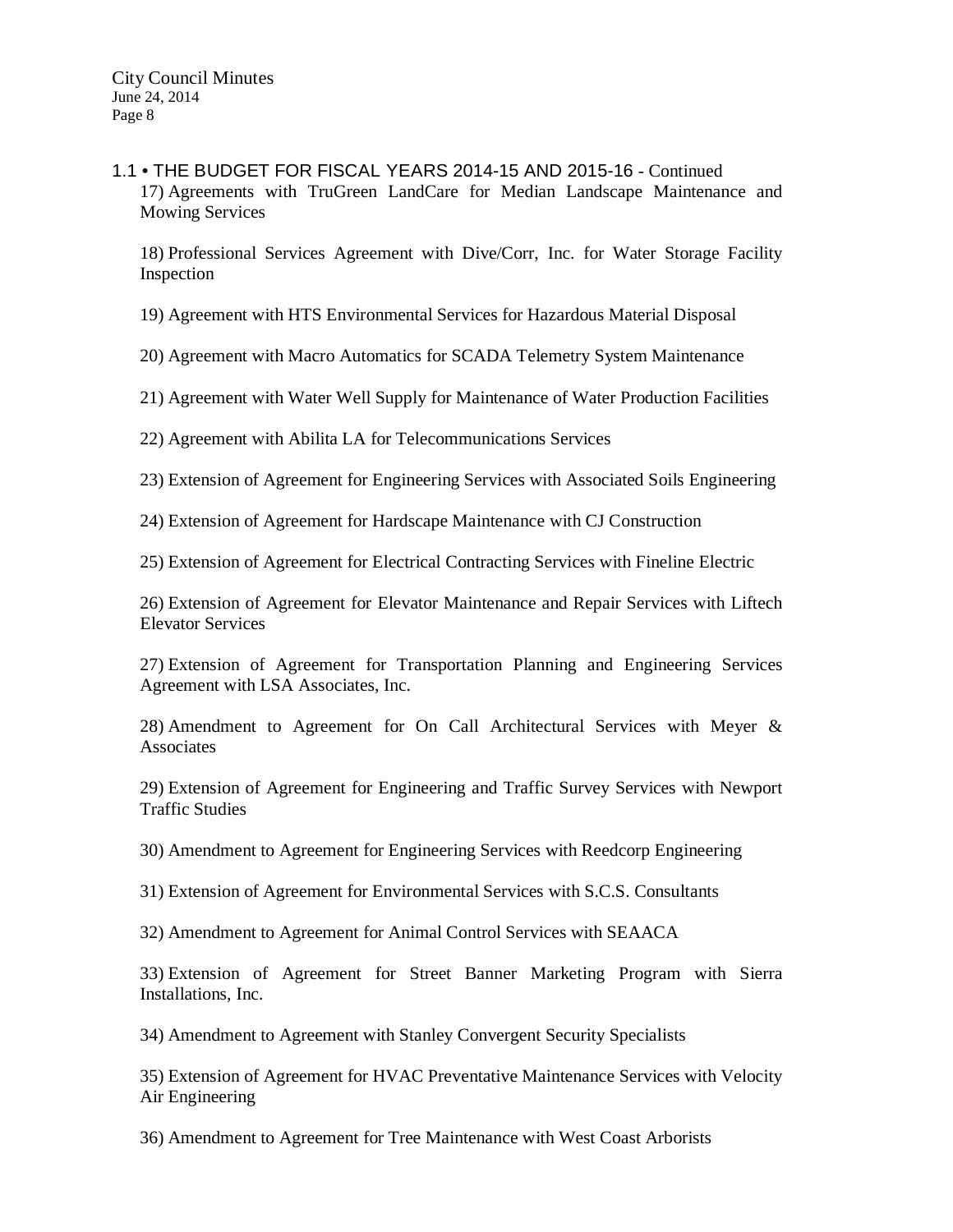1.1 • THE BUDGET FOR FISCAL YEARS 2014-15 AND 2015-16 - Continued 37) Amendment to Agreement for Engineering Services with Willdan

38) Agreement with County of Los Angeles for Helicopter Patrol Law Enforcement **Services** 

39) Agreement for Helicopter Maintenance with STEAM Aircraft

40) Renewal of Agreement for Safety Consulting Services - Pacific EH&S Services, Inc.

41) Agreement with Western Printing and Graphics for Preparation of City Informational Periodicals

42) Extension of Reimbursement Agreement for Long Beach Transit Fixed Route and Dial-A-Lift Services

43) Renewal of Agreement with Fair Housing Consulting Services

- 44) Agreement for the Fix Up/Paint Up Program
- 45) Agreement for Data Communications Services with Time Warner Cable
- 48) Amendment to Agreement for Refuse Collection with EDCO Waste Services

COUNCIL MEMBER DUBOIS MOVED AND VICE MAYOR WOOD SECONDED TO APPROVE ITEMS 1.1.C, D AND E.1 THROUGH E.45 AND E.48.

Council Member DuBois thanked the City Manager for the budget presentation, which was a reminder of why she was very proud to be part of such an exceptional community.

Council Member Croft stated that returning to a two-year budget cycle after having gone to single-year budgets during the recession and State take-aways, was a landmark. He stated that it may be frustrating for residents when it appeared that nothing was happening, like the development of the dog park, but much was happening behind the scenes. He noted that the time invested resulted in quality programs that would enhance the quality of life.

Council Member Piazza stated that although the budget was made up of many items, residents needed to know that Lakewood had a first-class, frugal staff, working hard to keep Lakewood as a well-managed city.

Vice Mayor Wood thanked the City Manager, Directors, and other staff members who had been working on the budget since January. He noted the work of the Park Development Committee on the upcoming projects, the dog park, the Veterans' memorial, and the new playground at San Martin Park. He stated he was proud of the final budget product and all the staff work that had gone into it.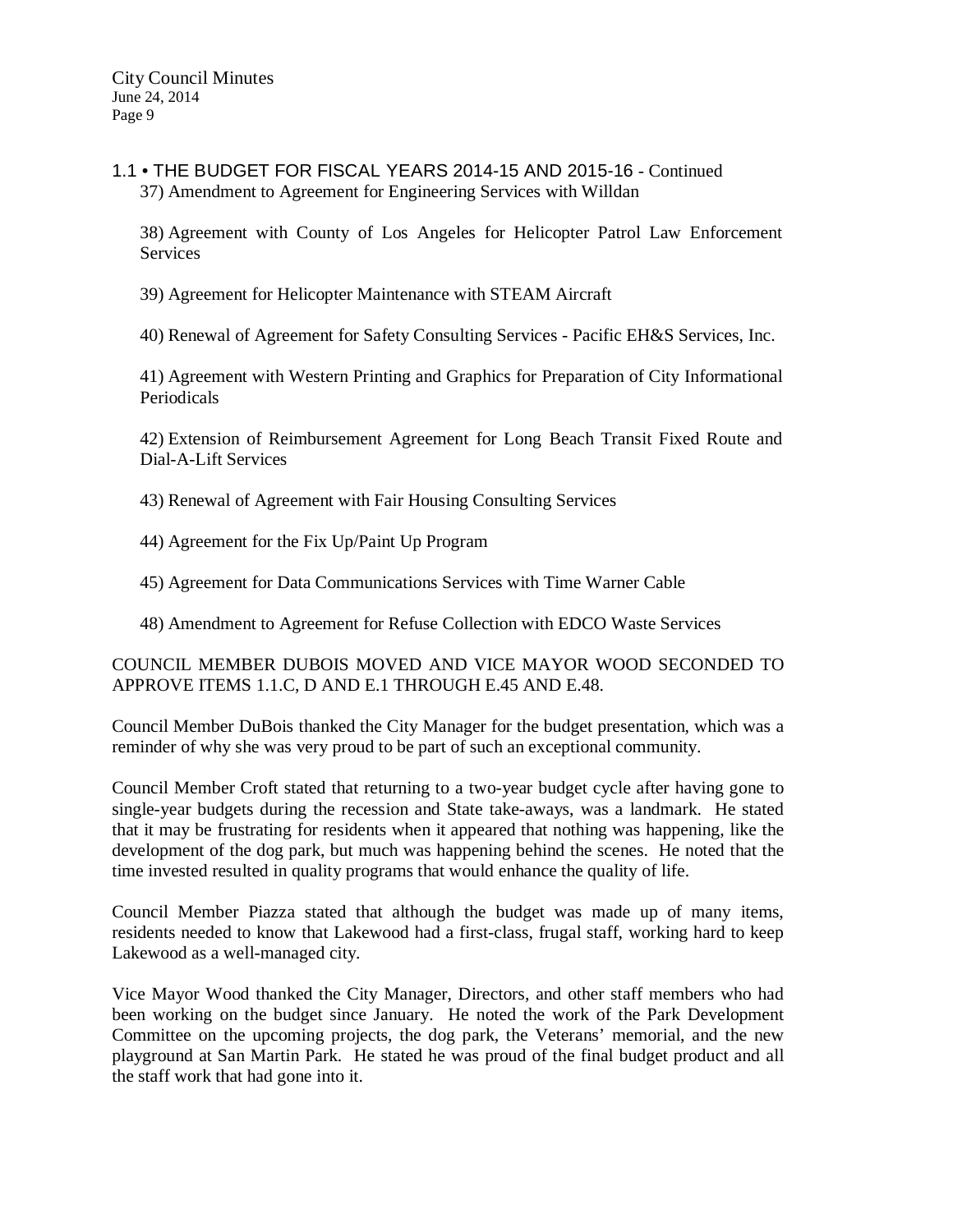1.1 • THE BUDGET FOR FISCAL YEARS 2014-15 AND 2015-16 - Continued Mayor Rogers stated that he was excited about the new budget. Even though there were tough decisions that had to be made over the past several years, and the City was not completely "out of the woods" financially, it was time to move forward and make some major investments in the future of the community. He noted that while not perfect, he felt great civic pride to be part of the City of Lakewood.

Mayor Rogers stated that Items 1.1.e.12 and 1.1.e.38 were agreements between the City and the County of Los Angeles, and that he had no direct involvement with either agreement. But, as an employee of the County of Los Angeles, and out of an abundance of caution, his vote on the budget would include an abstention on both of those items.

## UPON ROLL CALL VOTE, THE MOTION WAS APPROVED:

AYES: COUNCIL MEMBERS: Croft, DuBois, Wood, Piazza and Rogers\* NAYS: COUNCIL MEMBERS: None

\*ROGERS VOTE ABSTAINS ON ITEMS 1.1.e.12 AND ITEM 1.1.e.38.

# 3.1 • SUBMISSION OF DRAFT WATERSHED MANAGEMENT PLANS

Director of Public Works Lisa Rapp displayed slides and gave a report based on the memo in the agenda. She stated that the City of Lakewood was geographically located to be part of three different watershed areas, each requiring its own Watershed Management Program (WMP). As part of the requirements of the Storm Water System Operating Permit, the City must develop a WMP for each watershed and submit the draft versions to the Regional Water Quality Control Board. She reported that the cities in each watershed had formed groups to develop the required plans, which included construction projects and non-structural programs designed to improve water quality as runoff is leaving the City, and storm water monitoring stations to test for pollutants. She noted that although it was projected that compliance with these programs would mean costs in the hundreds of millions, there was no funding source available to pay for the project, programs or monitoring. It was the recommendation of staff that the City Council authorize the submittal of the draft Watershed Management Plans for the Los Cerritos Channel, Lower Los Angeles River, and the Lower San Gabriel River on to the Los Angeles Regional Water Quality Control Board on behalf of the City of Lakewood.

. . .

Council Member Croft commented that this was a State mandate without a funding source, which presented an enormous challenge to every local agency in the region. He noted that some of the contaminants that the City would be responsible to treat were not even generated locally, but because they were transmitted to the storm drain system on our streets, we would have to find a way to pay for the treatment.

Council Member DuBois remarked that is was especially frustrating that the State officials that imposed these mandates did not seem to care at all that they were not funded.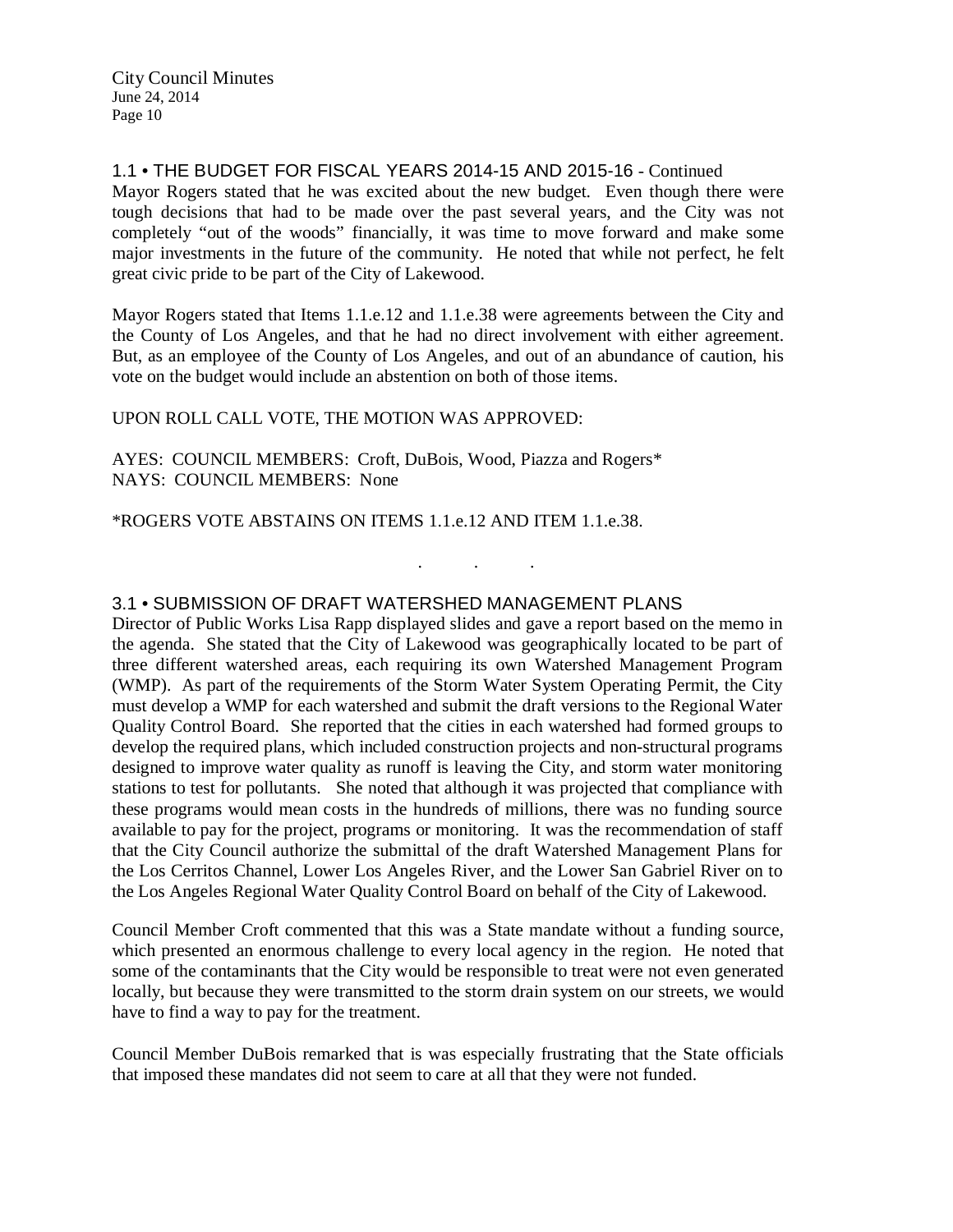3.1 • SUBMISSION OF DRAFT WATERSHED MANAGEMENT PLANS - Continued COUNCIL MEMBER PIAZZA MOVED AND VICE MAYOR WOOD SECONDED TO AUTHORIZE SUBMITTAL OF THE DRAFT WATERSHED MANAGEMENT PLANS FOR LOS CERRITOS CHANNEL, LOWER LOS ANGELES RIVER, AND THE LOWER SAN GABRIEL RIVER. UPON ROLL CALL VOTE, THE MOTION WAS APPROVED:

AYES: COUNCIL MEMBERS: Croft, DuBois, Wood, Piazza and Rogers NAYS: COUNCIL MEMBERS: None

SUCCESSOR HOUSING ACTIONS 1. Approval of Registers of Demands VICE MAYOR WOOD MOVED AND COUNCIL MEMBER DUBOIS SECONDED TO APPROVE THE REGISTERS OF DEMANDS. UPON ROLL CALL VOTE, THE MOTION WAS APPROVED:

. . .

AYES: COUNCIL MEMBERS: Croft, DuBois, Wood, Piazza and Rogers NAYS: COUNCIL MEMBERS: None

. . .

## ORAL COMMUNICATIONS:

Jason Gerros addressed the City Council regarding swim lessons at Mayfair Pool and closures for maintenance.

. . .

1.1.e.49) Amendment to the Agreement with the City Manager At 9:20 p.m., the City Council recessed to a closed session.

CLOSED SESSION:

PUBLIC EMPLOYEE PERFORMANCE EVALUATION, Pursuant to Government Code §54957

Mayor Rogers announced that the City Council would recess to a closed session pursuant to Government Code §54957 to evaluate the performance of the City Manager.

At 9:27 p.m., the City Council reconvened with all members present.

Mayor Rogers announced that the City Council had concluded its review and evaluation of the performance of City Manager Howard Chambers and had unanimously approved Amendment No. 3 to the Agreement with the City Manager.

. . .